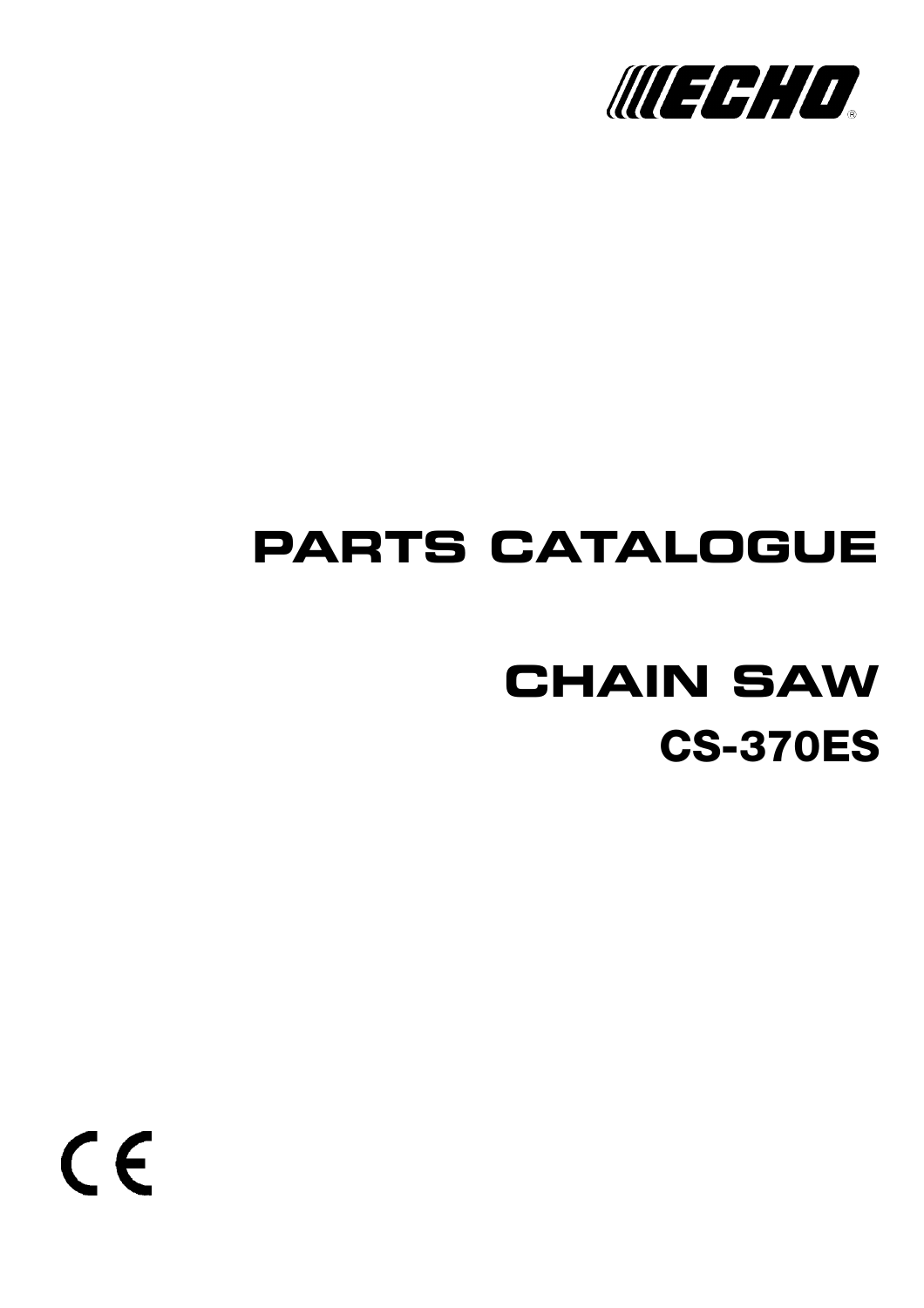

| KEY.                | LV. | PART NUMBER Q'TY |                | <b>DESCRIPTION</b>         | <b>REMARKS</b> |
|---------------------|-----|------------------|----------------|----------------------------|----------------|
|                     |     |                  |                |                            |                |
|                     |     | 900238-05014     | $\mathbf{2}$   | <b>SCREW 5*14</b>          |                |
| $\overline{2}$      |     | A202-000060      |                | <b>BELLOWS, INTAKE</b>     |                |
| $\ddot{\mathbf{3}}$ |     | V103-000290      |                | <b>GASKET, INTAKE</b>      |                |
|                     |     | P021-009823      |                | <b>CRANKCASE SET</b>       |                |
| 5                   | $+$ | 900162-05022     | 4              | BOLT, H.S. 5*22            |                |
| 6                   |     | P021-009830      |                | <b>PISTON KIT</b>          |                |
| $\dot{7}$           | $+$ | A101-000110      |                | RING, PISTON               |                |
| 8                   | $+$ | 100013-27430     | 1              | PIN, PISTON                |                |
| 9                   | $+$ | 100015-03931     | $\overline{c}$ | <b>CIRCLIP, PISTON PIN</b> |                |
| 10                  | $+$ | 100014-53630     | $\overline{2}$ | SPACER, PISTON PIN         |                |
| 11                  | $+$ | 100012-16131     |                | <b>BEARING, NEEDLE</b>     |                |
| 12                  |     | 100142-12330     |                | <b>KEY, WOODRUFF</b>       |                |
| 13                  |     | P021-012140      |                | <b>CRANKSHAFT ASY</b>      |                |
| 14                  | $+$ | V505-000010      | 2              | SEAL, OIL 12               |                |
| 15                  | $+$ | 900888-36201     | 2              | BEARING, BALL 6201         |                |
| 16                  |     | A235-000020      |                | KNOB, CLEANER LID          |                |
| 17                  |     | X503-008050      |                | LABEL, MODEL               |                |
| 18                  |     | A232-000023      |                | LID, CLEANER               |                |
| 19                  |     | 130338-32430     |                | PLUG, COVER                |                |
| 21                  |     | 900238-05020     | 3              | <b>SCREW 5*20</b>          |                |
| 22                  |     | A160-000763      |                | <b>COVER, CYLINDER</b>     |                |
| 23                  |     | V135-000010      |                | <b>GROMMET, HT CORD</b>    |                |
| 24                  |     | 890631-38130     |                | LABEL, CAUTION             |                |
| 25                  |     | A209-000000      |                | PLATE, INSULATOR           |                |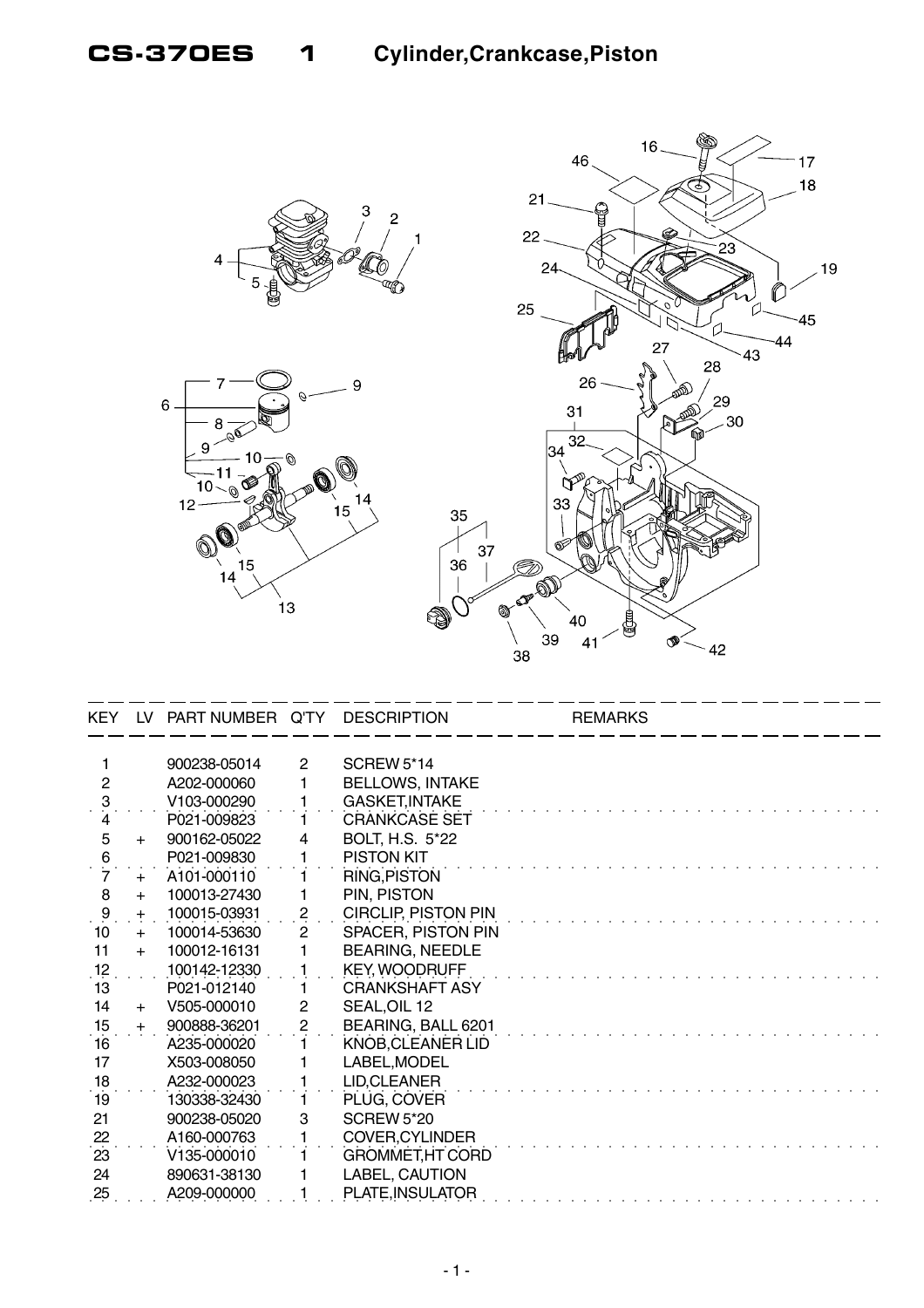

| <b>KEY</b>     | LV. | PART NUMBER Q'TY |                | <b>DESCRIPTION</b>      | <b>REMARKS</b> |  |
|----------------|-----|------------------|----------------|-------------------------|----------------|--|
|                |     |                  |                |                         |                |  |
| 26             |     | C304-000010      |                | <b>SPIKED</b>           |                |  |
| 27             |     | 91145-05020      | 2              | <b>BOLT HS TAPPING</b>  |                |  |
| 28             |     | 91145-05016      |                | <b>BOLT HS TAPPING</b>  |                |  |
| 29             |     | C310-000000      |                | CATCHER, CHAIN          |                |  |
| 30             |     | 150114-04920     |                | <b>BUSHING</b>          |                |  |
| 31             |     | P021-009855      |                | <b>COVER ENGINE ASY</b> |                |  |
| $32^{\circ}$   | $+$ | V341-000050      |                | WASHER, SQUARE          |                |  |
| 33             | $+$ | 436114-13930     |                | <b>VALVE, CHECK</b>     |                |  |
| $\frac{34}{1}$ | $+$ | 433011-19830     |                | <b>STUD, GUIDE BAR</b>  |                |  |
| 35             |     | P021-007630      |                | <b>CAP ASY, TANK</b>    |                |  |
| 36             | $+$ | 900721-00025     |                | O-RING 25               |                |  |
| 37             | $+$ | A365-000050      |                | CONNECTOR, CAP          |                |  |
| 38             |     | 100918-15130     | 2              | <b>CAP</b>              |                |  |
| 39             |     | 100915-33930     | 2              | <b>SCREW</b>            |                |  |
| 40             |     | 100910-60030     | $\overline{c}$ | <b>CUSHION</b>          |                |  |
| $41$           |     | 900162-05030     | 4              | <b>BOLT, H.S. 5*30</b>  |                |  |
| 42             |     | V420-001250      | 2              | <b>CUSHION</b>          |                |  |
| 43             |     | X530-000210      |                | LABEL, EYE CATCHER      |                |  |
| 44             |     | 890157-39130     |                | LABEL, SWITCH           |                |  |
| 45             |     | X524-001900      |                | LABEL                   |                |  |
| 46             |     | 890345-39230     |                | LABEL, CAUTION          |                |  |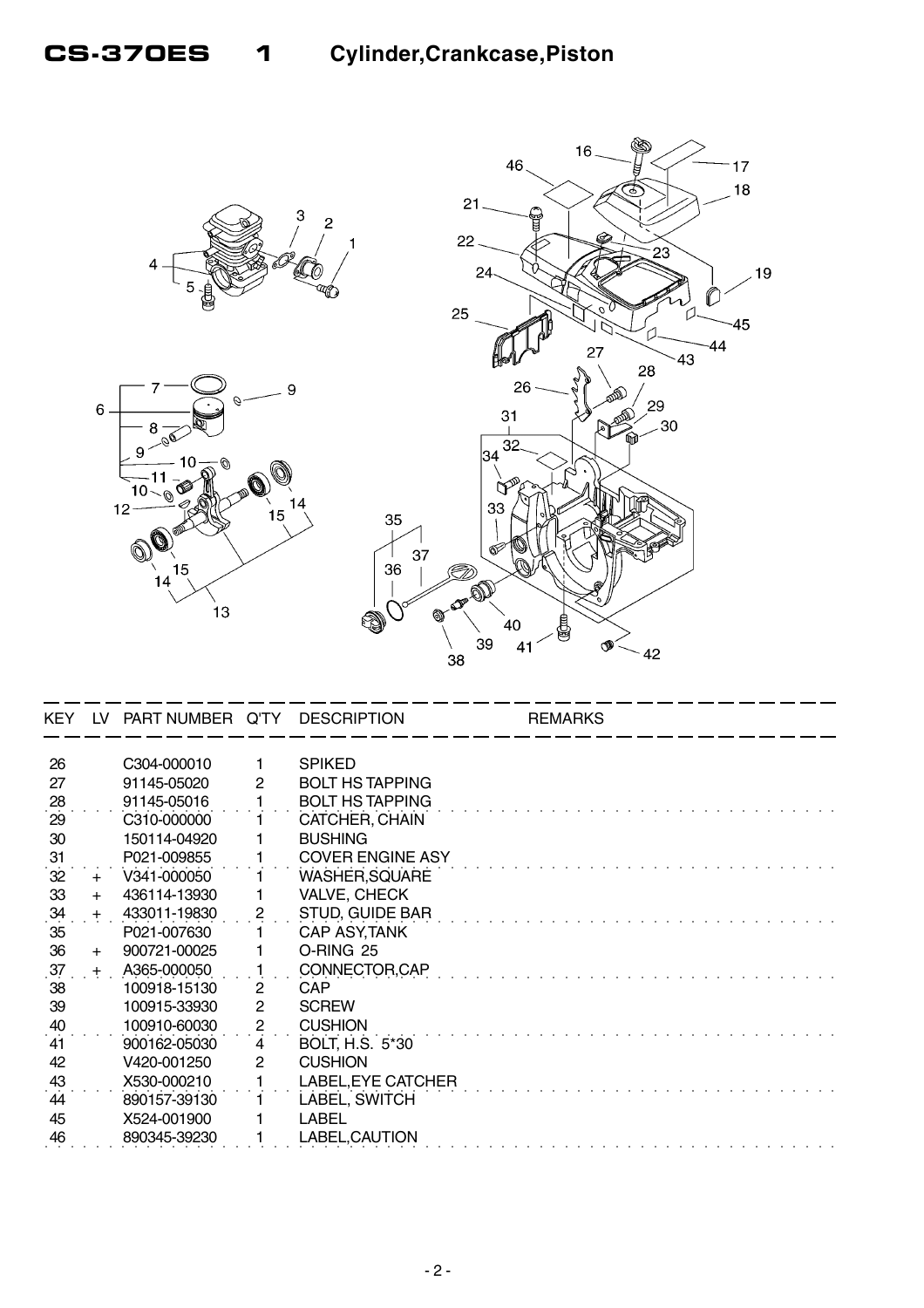

| <b>KEY</b>          | LV. | PART NUMBER Q'TY |                | <b>DESCRIPTION</b>          | <b>REMARKS</b> |
|---------------------|-----|------------------|----------------|-----------------------------|----------------|
|                     |     |                  |                |                             |                |
|                     |     | V420-001420      |                | <b>CUSHION</b>              |                |
| $\overline{2}$      |     | 130007-39931     |                | <b>INSULATOR</b>            |                |
| $\ddot{\mathbf{3}}$ | $+$ | 130020-33330     | $\overline{c}$ | <b>NUT</b>                  |                |
|                     |     | V103-000280      |                | <b>GASKET, INTAKE</b>       |                |
| 5                   |     | V471-001600      |                | <b>PIPE</b>                 |                |
| 6                   |     | 132013-09820     |                | <b>CLIP</b>                 |                |
|                     |     | A021-001310      |                | CARBURETOR, DIAPHRAGM       |                |
| 8                   |     | 130405-38332     |                | <b>BRACKET, AIR CLEANER</b> |                |
| $\frac{9}{10}$      |     | 130300-39730     |                | CLEANER ASM., AIR           |                |
|                     |     | 130301-39935     |                | <b>ADAPTER, INTAKE</b>      |                |
| 11                  |     | 900238-05050     | 2              | <b>SCREW 5*50</b>           |                |
| .12                 |     | 900253-05020     |                | <b>SCREW 5*20</b>           |                |
| 13                  |     | 900600-00005     |                | <b>WASHER 5</b>             |                |
| 14                  |     | C454-000100      |                | ROD, THROTTLE               |                |
| 15                  |     | A439-000145      |                | <b>BRACKET, SWITCH</b>      |                |
| 16                  |     | V471-001280      |                | <b>PIPE</b>                 |                |
| 17                  |     | V471-001470      |                | <b>PIPE</b>                 |                |
| 18                  |     | 123181-39130     |                | PUMP, PRIMER                |                |
| 19                  |     | V486-000021      |                | TERMINAL,LEAD               |                |
| 20                  |     | 351134-39930     | $\overline{2}$ | <b>CUSHION</b>              |                |
|                     |     | 163400-38330     |                | <b>SWITCH, IGNITION</b>     |                |
| $\frac{22}{23}$     |     | 178810-14534     |                | <b>GROMMET</b>              |                |
| 24                  |     | A241-000140      |                | <b>KNOB, CHOKE</b>          |                |
| 25                  |     | 900220-04008     | 2              | SCREW 4*8                   |                |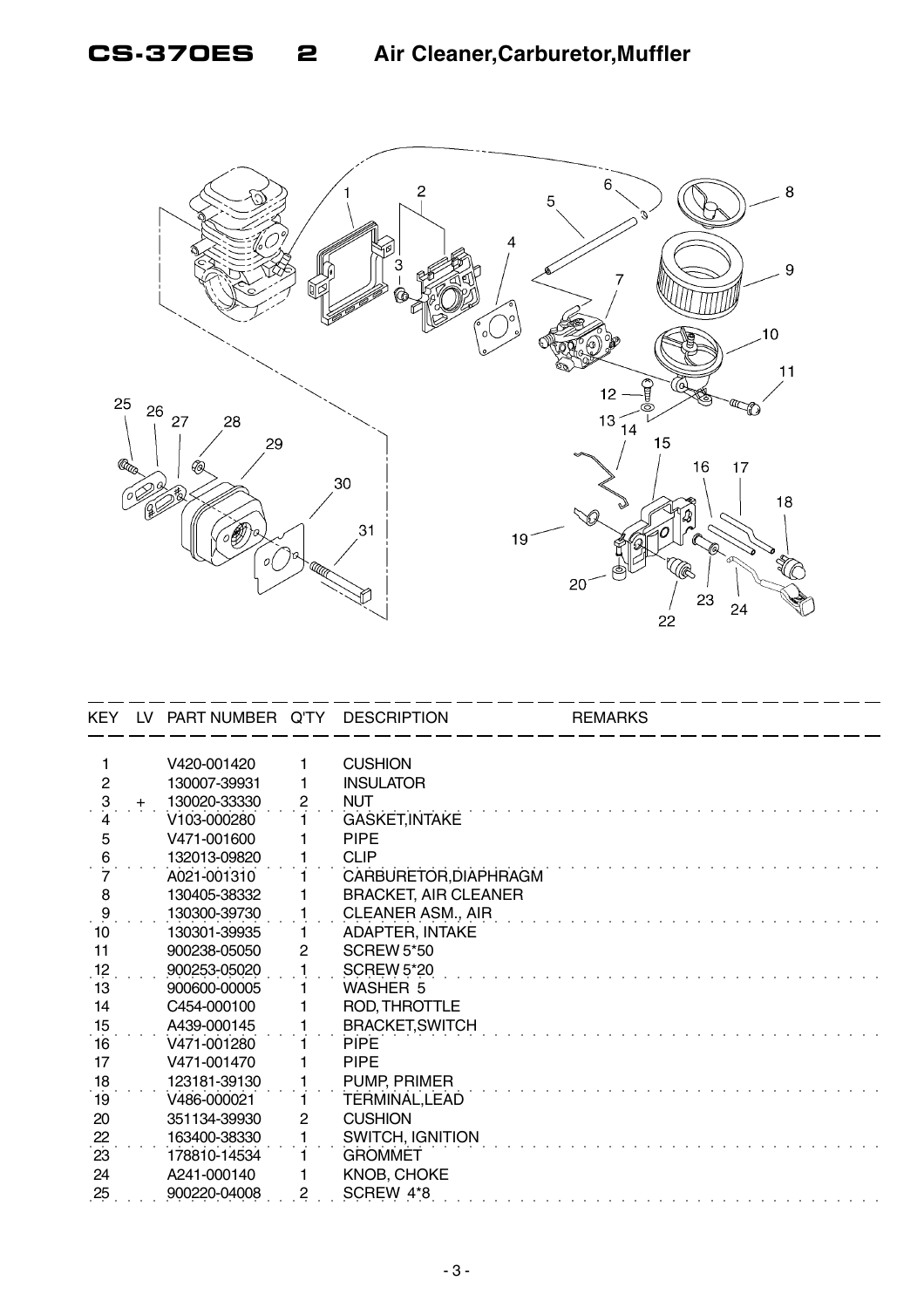

| <b>KEY</b>                                | LV | PART NUMBER Q'TY                                                                                     | <b>DESCRIPTION</b>                                                                                                             | <b>REMARKS</b> |
|-------------------------------------------|----|------------------------------------------------------------------------------------------------------|--------------------------------------------------------------------------------------------------------------------------------|----------------|
| -26<br>-27<br>$^{28}$<br>29<br>-30<br>-31 |    | A313-000760<br>A310-000060<br>900516-00005<br>A300-000620<br>V <sub>104</sub> -000731<br>V203-000120 | <b>GUIDE, EXHAUST</b><br><b>SCREEN, ARRESTOR</b><br>NUT, FRANGE 5<br>MUFFLER, EXHAUST<br>GASKET, EXHAUST<br>BOLT <sub>.5</sub> |                |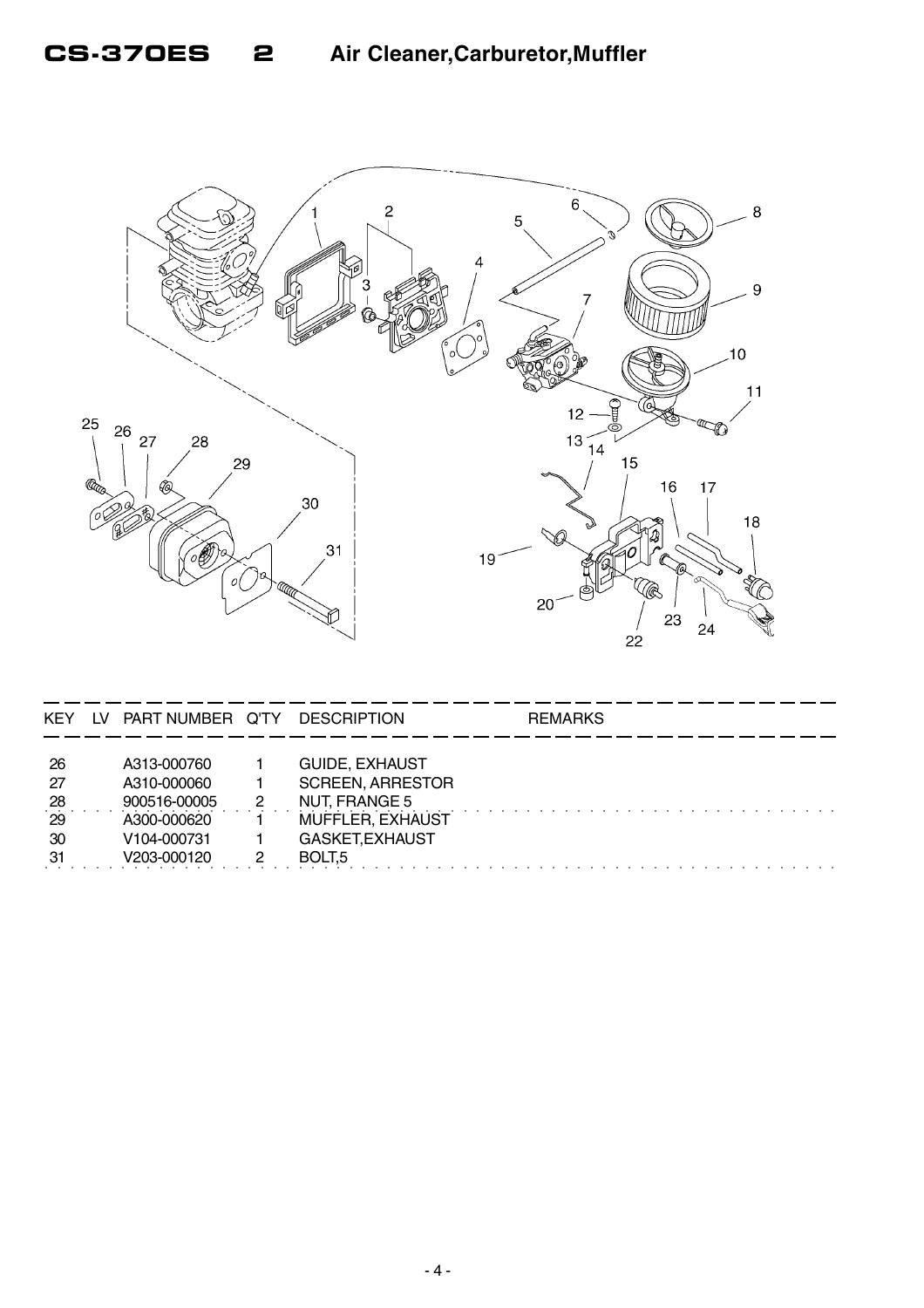

| <b>KEY</b>     | LV.   | PART NUMBER Q'TY |                         | <b>DESCRIPTION</b>     | <b>REMARKS</b> |
|----------------|-------|------------------|-------------------------|------------------------|----------------|
|                |       |                  |                         |                        |                |
| 1              |       | A425-000000      | 1                       | <b>SPARKPLUG</b>       |                |
| $\overline{c}$ |       | A426-000010      |                         | TERMINAL, SPARKPLUG    |                |
| $\ddot{\cdot}$ |       | A427-000012      |                         | CAP, SPARK PLUG        |                |
| 4              |       | 150117-16430     | $\overline{2}$          | <b>SPACER</b>          |                |
| 5              |       | V490-000310      |                         | <b>CLIP</b>            |                |
| 6              |       | A411-000264      |                         | COIL, IGNITION         |                |
|                |       | V485-000680      |                         | <b>LEAD</b>            |                |
| 8              |       | V485-000620      |                         | <b>LEAD</b>            |                |
| $\cdot$ 9      |       | 900162-05020     | $\overline{2}$          | <b>BOLT, H.S. 5*20</b> |                |
| 10             |       | A409-000272      |                         | ROTOR, MAGNETO         |                |
| 11             |       | 900515-00008     | 1                       | <b>NUT, FLANGE 8</b>   |                |
| 12             |       | 177234-35430     | $\overline{c}$          | SPRING, RETURN         |                |
| 13             |       | 177247-04630     | 2                       | SPACER, RATCHET        |                |
| 14             |       | A514-000050      | $\overline{c}$          | <b>PAWL</b>            |                |
| 15             |       | 900603-00005     | $\overline{\mathbf{c}}$ | <b>WASHER 5</b>        |                |
| 16             |       | V203-000090      | $\mathbf{2}$            | BOLT <sub>,5</sub>     |                |
| 17             |       | A172-000571      |                         | COVER, FAN             |                |
| 18             |       | A051-000980      |                         | STARTER, RECOIL ASY    |                |
| 19             | $+$   | 177236-61830     |                         | <b>SCREW</b>           |                |
| 20             | $+$   | P022-008440      |                         | ROPE, STARTER          |                |
| 21             | $+$   | A506-000030      |                         | REEL, ROPE             |                |
| 22             | $+$   | P022-010440      |                         | SPRING KIT, REWIND     |                |
| 23             | $+$   | P022-005890      |                         | <b>GRIP, STARTER</b>   |                |
| 24             | $\pm$ | A500-000420      |                         | CASE, STARTER          |                |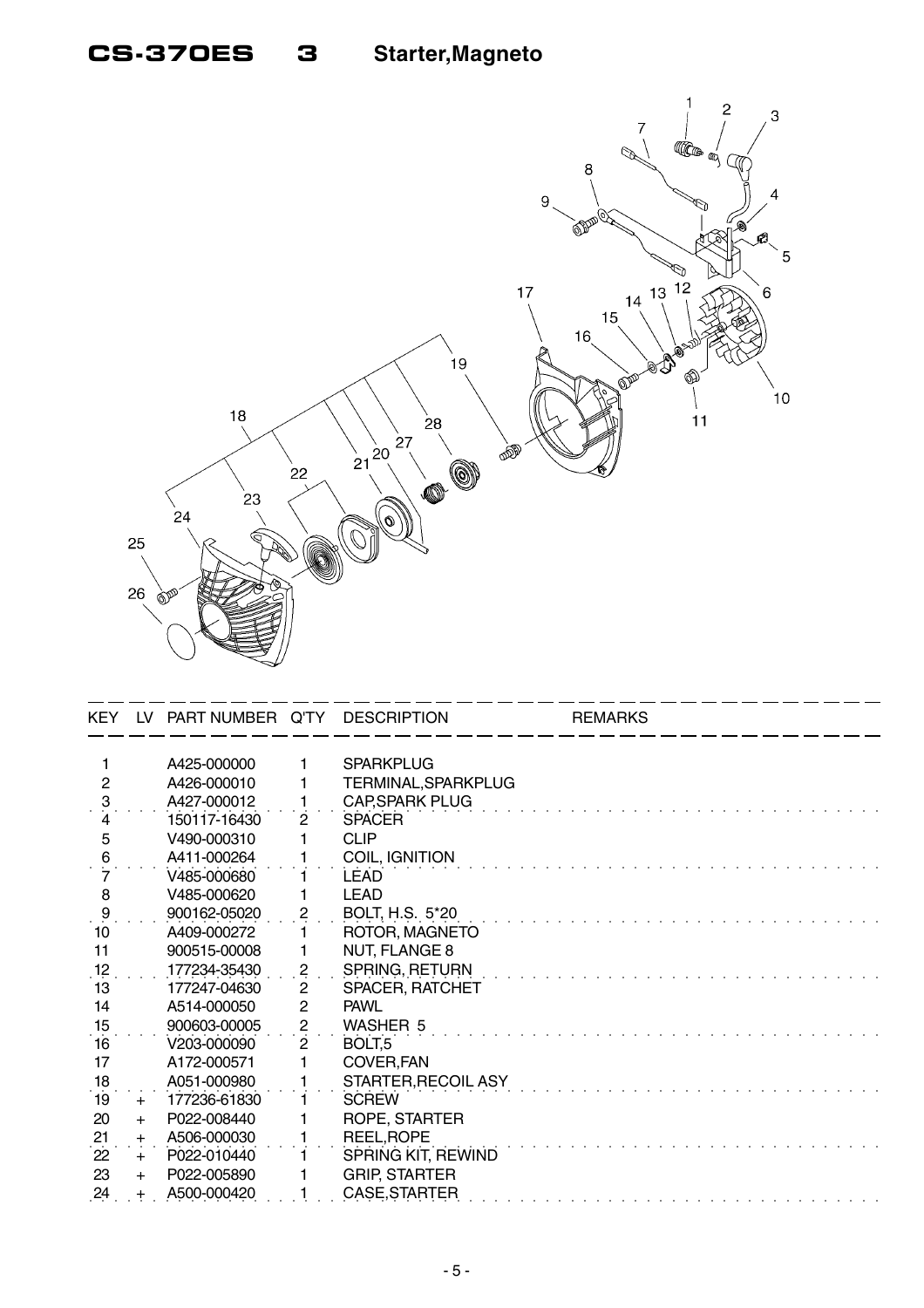3



| -25  | + 91145-05020 | $\overline{4}$ | BOLT HS TAPPING |
|------|---------------|----------------|-----------------|
| 27   | V452-000220   | $\sim$ 1       | SPRING.TORSION  |
| -28  | A507-000021   | $\sim$ 1       | CATCHER,PAWL    |
| - 26 | X502-000410   |                | LABEL,ECHO      |

 $\mathcal{L}_{\mathbf{r}}$ 

 $\ddot{\phantom{a}}$ 

 $\mathcal{A}$  , and  $\mathcal{A}$  , and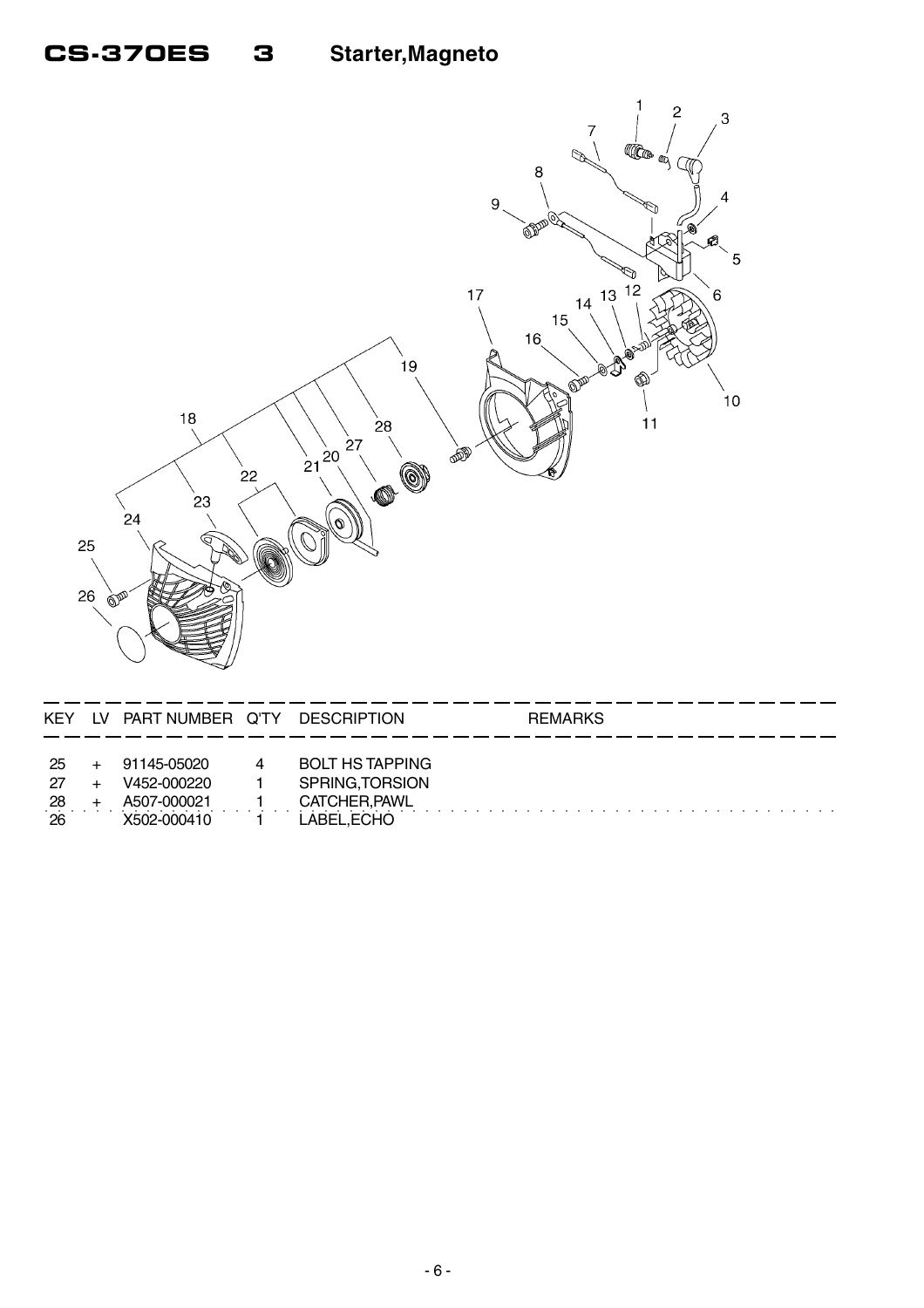### **CS-370ES 4 Handle**



| <b>KEY</b>                              | LV. | PART NUMBER Q'TY |                | <b>DESCRIPTION</b>      | <b>REMARKS</b> |
|-----------------------------------------|-----|------------------|----------------|-------------------------|----------------|
|                                         |     |                  |                |                         |                |
| 1                                       |     | 900253-04014     | 1              | SCREW <sub>4</sub> *14  |                |
| $\overline{2}$                          |     | 351155-35430     | 1              | COVER, HANDLE (BL)      |                |
| $\ddot{\mathbf{3}}$                     |     | C460-000072      |                | LOCKOUT, THROTTLE       |                |
| 4                                       |     | C450-000212      |                | CONTROL, THROTTLE       |                |
| 5                                       |     | V452-000260      |                | SPRING, TORSION         |                |
| $\,6$                                   |     | 900345-40030     |                | PIN, SPRING 4*30SUS     |                |
|                                         |     | 100918-15130     | $\mathbf{2}$   | CAP                     |                |
| 8                                       |     | 91100-04022      | $\overline{c}$ | <b>BOLT</b>             |                |
| $\frac{9}{1}$                           |     | V352-000070      | $\overline{2}$ | COLLAR,4                |                |
| 10                                      |     | V400-000050      | $\overline{2}$ | CUSHION, 4              |                |
| 11                                      |     | 351111-19830     |                | <b>GRIP, HANDLE</b>     |                |
| $\begin{array}{c} 12 \\ 13 \end{array}$ |     | 132115-44330     |                | <b>GROMMET</b>          |                |
|                                         |     | 132010-00760     |                | PIPE, FUEL              |                |
| 14                                      |     | 132013-09820     |                | <b>CLIP</b>             |                |
| $\begin{array}{c} 15 \\ 16 \end{array}$ |     | 131205-19830     |                | STRAINER, FUEL          |                |
|                                         |     | V162-000040      |                | <b>PLUG</b>             |                |
| 17                                      |     | P021-010591      |                | <b>HANDLE SET, REAR</b> |                |
| 18                                      | $+$ | 131300-56430     |                | <b>VALVE, CHECK</b>     |                |
| 19                                      | $+$ | 131328-40630     |                | <b>COVER, VENT</b>      |                |
| 20                                      | $+$ | 132013-26630     |                | <b>CLIP</b>             |                |
| 21                                      | $+$ | 132012-39931     |                | <b>PIPE</b>             |                |
| $\dot{22}$                              |     | 131004-35931     |                | CAP ASSY, FUEL TANK     |                |
| 23                                      | $+$ | A365-000050      |                | CONNECTOR, CAP          |                |
| 24                                      | $+$ | 900720-00022     |                | O-RING 22               |                |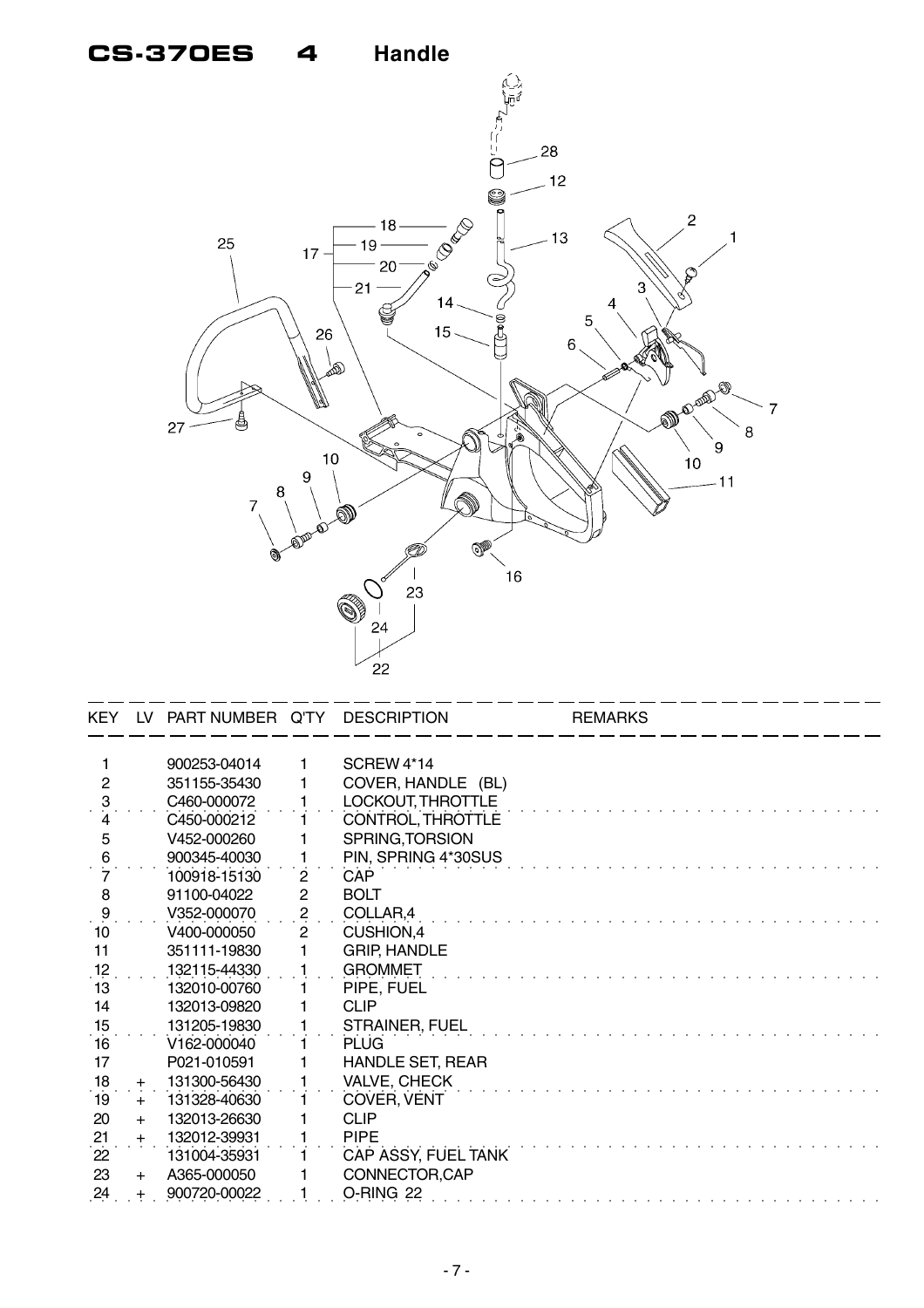#### **Handle CS-370ES** 4



| KEY                     | LV. | PART NUMBER Q'TY                                         |   | <b>DESCRIPTION</b>                                                               | <b>REMARKS</b> |
|-------------------------|-----|----------------------------------------------------------|---|----------------------------------------------------------------------------------|----------------|
| -25<br>26<br>-27<br>-28 |     | C400-000430<br>91145-05020<br>91145-05016<br>V475-003970 | 2 | <b>HANDLE, FRONT</b><br><b>BOLT HS TAPPING</b><br><b>BOLT HS TAPPING</b><br>TUBE |                |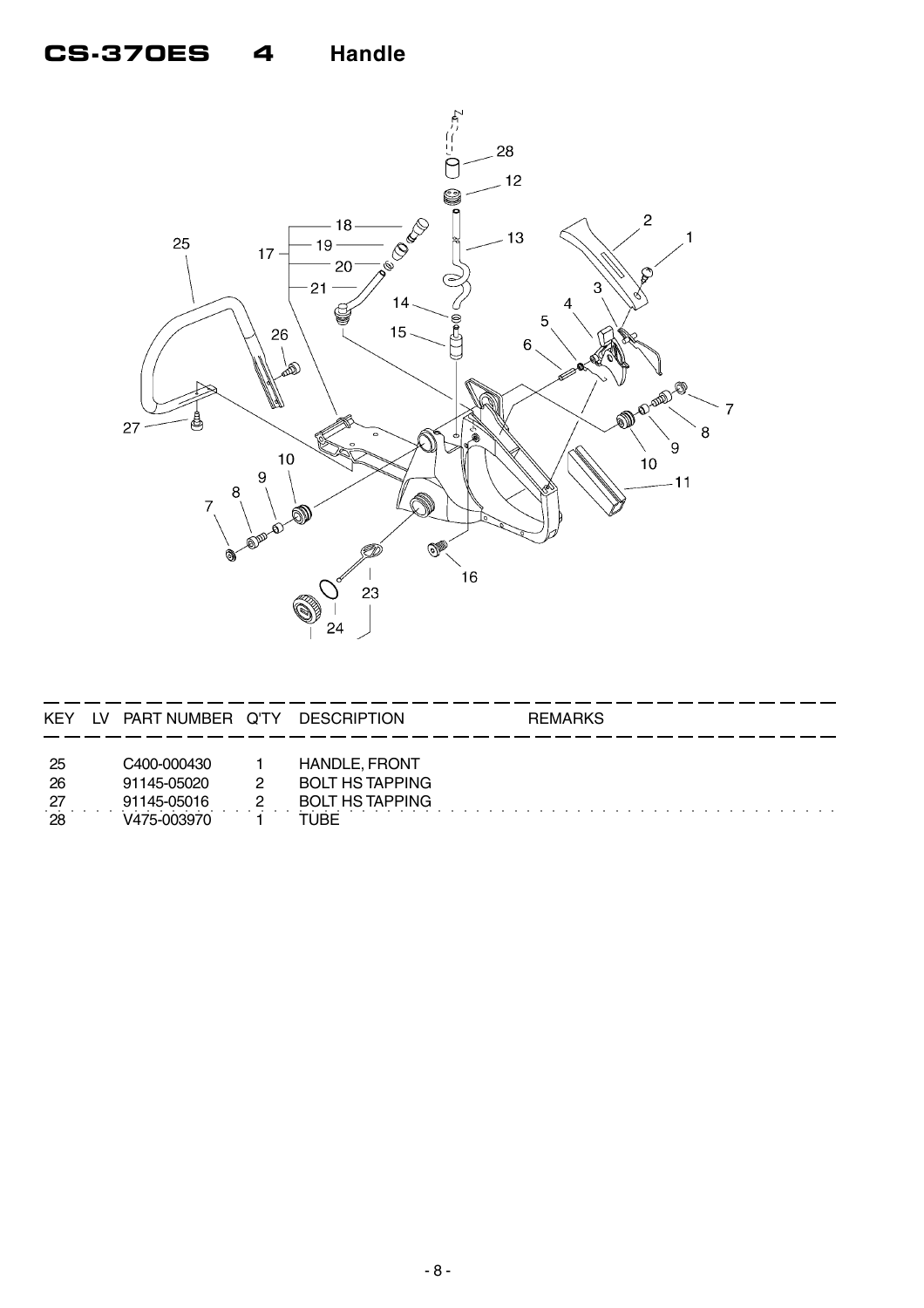## **CS-370ES 5 Clutch,Sprocket**



| <b>KEY</b>          | LV. | PART NUMBER Q'TY |                       | <b>DESCRIPTION</b>      | <b>REMARKS</b> |
|---------------------|-----|------------------|-----------------------|-------------------------|----------------|
|                     |     |                  |                       |                         |                |
|                     |     | C320-000111      | 1                     | LEVER, BRAKE            |                |
| $\overline{2}$      |     | 91145-05016      |                       | <b>BOLT HS TAPPING</b>  |                |
| $\ddot{\mathbf{3}}$ |     | V356-000300      |                       | COLLAR,10               |                |
|                     |     | V452-000250      |                       | SPRING, TORSION         |                |
| 5                   |     | 433116-35430     |                       | SPACER <sub>8</sub>     |                |
| 6                   |     | 177214-03930     |                       | <b>WASHER</b>           |                |
|                     |     | V202-000070      |                       | BOLT,4                  |                |
| 8                   |     | C305-000011      |                       | PLATE, SPROCKET GUARD   |                |
| $\ddot{\theta}$     |     | 900220-03006     |                       | SCREW 3*6               |                |
| 10                  |     | V202-000060      | $\mathbf{2}^{\prime}$ | BOLT,4                  |                |
| 11                  |     | C032-000282      |                       | <b>BRAKE ASY, CHAIN</b> |                |
| .12                 | $+$ | C345-000211      |                       | <b>COVER, BRAKE</b>     |                |
| 13                  | $+$ | V202-000060      | 3                     | BOLT,4                  |                |
| 14                  | $+$ | 433116-35430     |                       | SPACER <sub>8</sub>     |                |
| 15                  | $+$ | C334-000090      |                       | <b>CONNECTOR, BRAKE</b> |                |
| 16                  | $+$ | 93050-30098      |                       | <b>ROLLER</b>           |                |
| 17                  | $+$ | C328-000080      |                       | <b>BAND, BRAKE</b>      |                |
| 18                  | $+$ | V376-000450      |                       | <b>SPACER</b>           |                |
| 19                  | $+$ | V450-000070      |                       | SPRING, COMPRESSION     |                |
| 20                  | $+$ | C300-000312      |                       | <b>GUARD, SPROCKET</b>  |                |
|                     |     | A556-000480      |                       | DRUM, CLUTCH            |                |
| $\frac{22}{23}$     |     | 175012-00831     |                       | BEARING, NEEDLE         |                |
| 24                  |     | 175019-39430     |                       | PLATE, CLUTCH           |                |
| 25                  |     | A056-000120      |                       | <b>CLUTCH</b>           |                |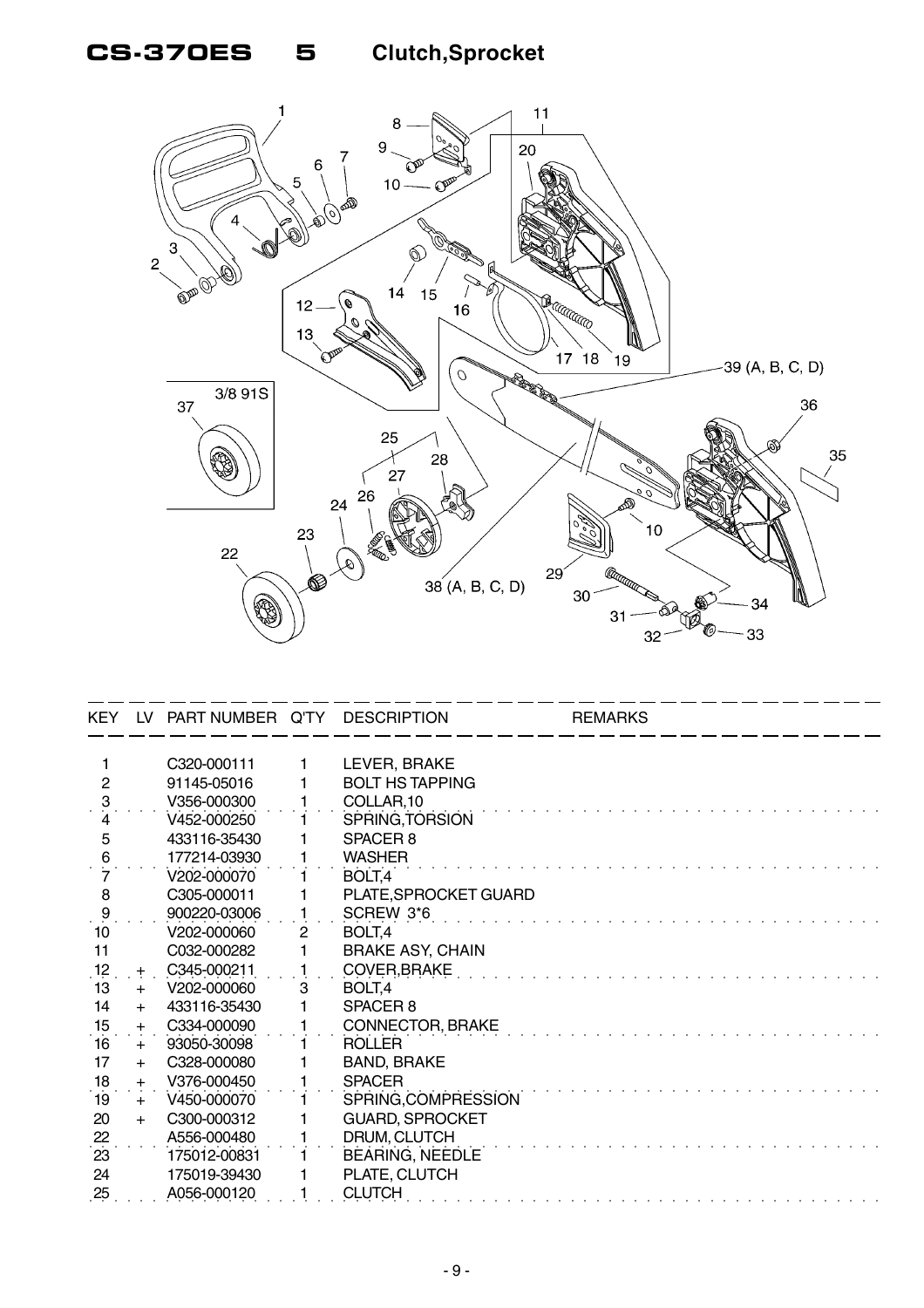# **CS-370ES 5 Clutch,Sprocket**



| KEY.            | LV. | PART NUMBER Q'TY DESCRIPTION |                |                         | <b>REMARKS</b> |
|-----------------|-----|------------------------------|----------------|-------------------------|----------------|
| 26              | $+$ | V451-000500                  | 3              | SPRING, TENSION         |                |
| 27              | $+$ | P021-007050                  |                | <b>CLUTCH SHOE SET</b>  |                |
|                 | $+$ | A552-000060                  |                | <b>HUB,CLUTCH</b>       |                |
| $\frac{28}{29}$ |     | 433012-39930                 |                | PLATE, GUIDE            |                |
| 30              |     | V203-000110                  |                | BOLT <sub>,5</sub>      |                |
| 31              |     | C309-000030                  |                | <b>TENSIONER, CHAIN</b> |                |
| 32              |     | V355-000270                  |                | COLLAR <sub>8</sub>     |                |
| 33              |     | V651-000011                  |                | <b>GEAR, BEVEL</b>      |                |
| .34             |     | V651-000001                  |                | <b>GEAR, BEVEL</b>      |                |
| 35              |     | X502-000340                  |                | LABEL, ECHO             |                |
| 36              |     | 433019-12330                 | $\overline{2}$ | NUT, FLANGE 8           |                |
| 37              |     | A556-000400                  |                | DRUM, CLUTCH            |                |
| 38A             |     | 430513-16632                 |                | BAR, GUIDE 33RD58325    |                |
| 38B             |     | X123-000131                  |                | BAR, GUIDE35RC50M-3/8   |                |
| 38C             |     | 430521-37332                 |                | BAR, GUIDE 38RD58325    |                |
| 38D             |     | 430211-13432                 |                | BAR, GUIDE 40RC50-3/8   |                |
| 39A             |     | 431713-30230                 |                | CHAIN, SAW 21BP-56E     |                |
| 39B             |     | 431019-39931                 |                | <b>CHAIN, SAW</b>       |                |
| 39C             |     | 431721-30230                 |                | CHAIN, SAW 21BP-64E     |                |
| 39D             |     | 431011-39431                 |                | CHAIN, SAW 91VX-58E     |                |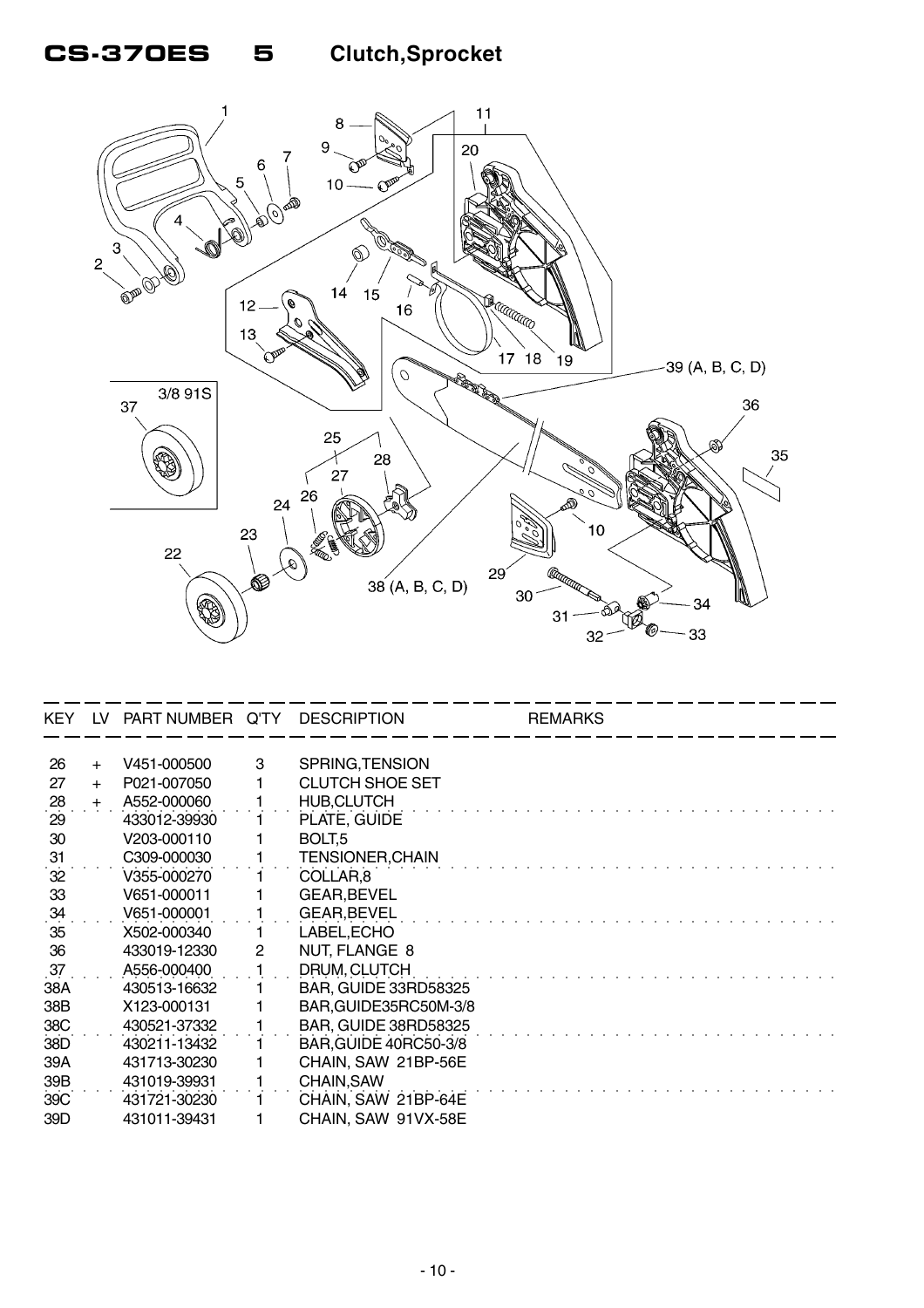



| <b>KEY</b>     | 1V  | PART NUMBER Q'TY |              | <b>DESCRIPTION</b>         | <b>REMARKS</b> |
|----------------|-----|------------------|--------------|----------------------------|----------------|
|                |     |                  |              |                            |                |
|                |     | 437210-39931     |              | <b>PIPE</b>                |                |
| 2A             |     | P021-012150      |              | <b>AUTO-OILER ASY</b>      |                |
| 2B             |     | P021-012160      |              | <b>AUTO-OILER ASY</b>      |                |
| 3A             | $+$ | V356-000390      |              | COLLAR,10                  |                |
| 3B             | $+$ | V356-000290      |              | COLLAR,10                  |                |
| 4              | $+$ | V652-000030      |              | <b>GEAR, WORM</b>          |                |
| $\overline{5}$ | $+$ | V308-000030      |              | WASHER, CIRCULAR 11        |                |
| 6              | $+$ | C022-000020      |              | <b>AUTO-OILER ASSEMBLY</b> |                |
|                |     | 900238-04012     | 2            | SCREW 4*12                 |                |
| 8              |     | 132013-26630     | $\mathbf{2}$ | <b>CLIP</b>                |                |
| 9              |     | 437210-35430     |              | <b>PIPE</b>                |                |
| 10             |     | 132115-12330     |              | <b>GROMMET</b>             |                |
| 11             |     | 436205-14730     |              | STRAINER, OIL              |                |
| 12             |     | 895610-00130     |              | L-WRENCH (4MM)             |                |
| 13             |     | 898510-39130     |              | <b>BAG, TOOL</b>           |                |
| 14             |     | X602-000080      |              | TOOL, WRENCH               |                |
| 15             |     | 895812-03930     |              | DRIVER, SCREW 50           |                |
| 16             |     | 898567-38330     |              | SCABBARD, GUIDE BAR        |                |
| 17             | +   | 898568-14530     |              | <b>ROPE</b>                |                |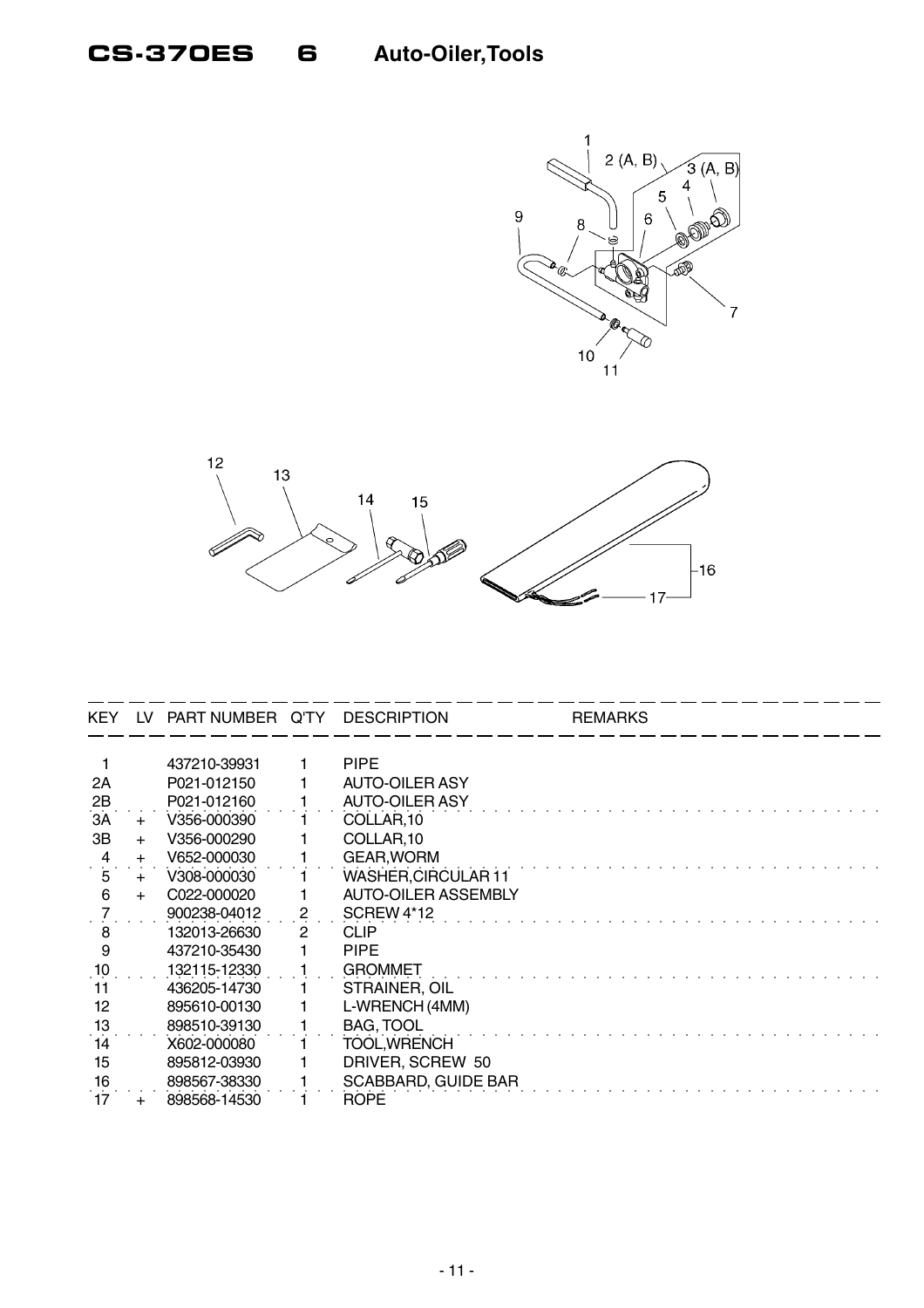### **CS-370ES 7 Carburetor**



|                     |           | KEY LV PART NUMBER Q'TY DESCRIPTION |                |                       | <b>REMARKS</b> |
|---------------------|-----------|-------------------------------------|----------------|-----------------------|----------------|
|                     |           | A021-001310                         | 1              | CARBURETOR, DIAPHRAGM |                |
|                     | $\ddot{}$ | 123130-02960                        | 5              | <b>SCREW</b>          |                |
| $\frac{2}{1}$       | $+$       | 123142-03930                        |                | COVER, M. DIAPHRAGM   |                |
| 3                   | $+$       | 123141-03930                        | $\mathbf{1}$   | DIAPHRAGM, METERING   |                |
| $\overline{4}$      | $+$       | 123140-03930                        | 1.             | GASKET, M. DIAPHRAGM  |                |
| 5                   | $+$       | 123138-03930                        |                | PIN, METERING LEVER   |                |
| $\overline{6}$      | $+$       | 123123-03930                        | 1              | LEVER, METERING       |                |
| $\overline{7}$      | $+$       | 123139-03930                        | 1              | SCREW, M. LEVER PIN   |                |
| $\ddot{\mathbf{8}}$ | $+$       | 123122-39330                        |                | SPRING, METER. LEVER  |                |
| 9                   | $+$       | 123137-19830                        | 1.             | VALVE, INLET NEEDLE   |                |
| 10                  | $+$       | 123146-10631                        |                | PLUG, WELCH           |                |
| 11                  | $+$       | P003-001790                         | $\mathbf{1}$   | VALVE, CHOKE          |                |
| 12                  | $+$       | 123114-38830                        | 3              | <b>SCREW</b>          |                |
| 13                  | $+$       | 123120-03661                        | $\overline{2}$ | NEEDLE, HIGH SPEED    |                |
| 14                  | $+$       | P003-000010                         | $\mathbf{2}$   | <b>LIMITER CAP</b>    |                |
| $\overline{15}$     | $+$       | 123113-37530                        |                | SPRING, THROTTLE RTN  |                |
| 16                  | $+$       | P003-001810                         |                | SHAFT ASY, THROTTLE   |                |
| 17                  | $+$       | 123126-10631                        |                | <b>SCREEN, INLET</b>  |                |
| 18                  | $+$       | 123116-10530                        |                | VALVE, THROTTLE       |                |
| 19                  | $+$       | 123127-15030                        |                | <b>RING</b>           |                |
| 20                  | $+$       | P003-001780                         |                | <b>EVER, THROTTLE</b> |                |
| 21                  | $+$       | P003-000140                         |                | <b>SPRING</b>         |                |
| 22                  | $+$       | P003-001510                         |                | LEVER-FAST IDLE       |                |
| $^{23}$             |           | 123149-26030                        |                | <b>WASHER</b>         |                |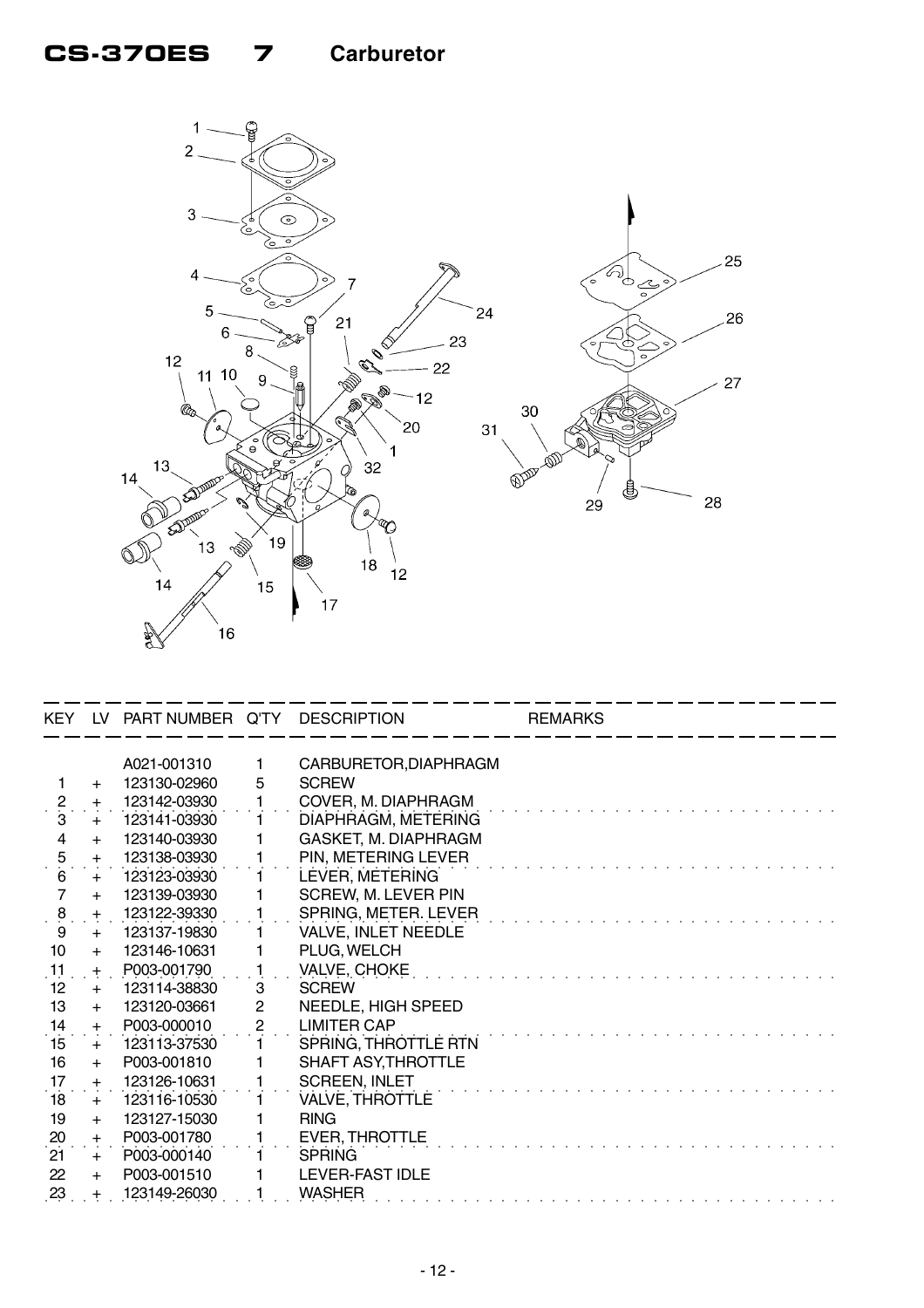### **CS-370ES 7 Carburetor**



| KEY.            |        | LV PART NUMBER Q'TY DESCRIPTION |                             | <b>REMARKS</b> |
|-----------------|--------|---------------------------------|-----------------------------|----------------|
|                 |        |                                 |                             |                |
| -24             |        | P003-000150                     | CHOKE, SHAFT                |                |
| 25              |        | 123112-15030                    | DIAPHRAGM, FUEL PUMP        |                |
| $^{26}$         |        | 123125-15030                    | <b>GASKET, FUEL PUMP</b>    |                |
| 27              | $+$    | 123124-38330                    | <b>COVER, FUEL PUMP</b>     |                |
| -28             | $+$    | 123110-03930                    | <b>SCREW, PUMP COVER</b>    |                |
| 29              |        | 123178-15030                    | PLUG, FRICTION              |                |
| 30 <sup>°</sup> | $\div$ | 123133-04260                    | SPRING, IDLE ADJUST         |                |
| -31             | $+$    | 123134-04260                    | <b>SCREW, IDLE ADJUST</b>   |                |
| 32              |        | 123127-03930                    | <b>CLIP, THROTTLE SHAFT</b> |                |

 $-$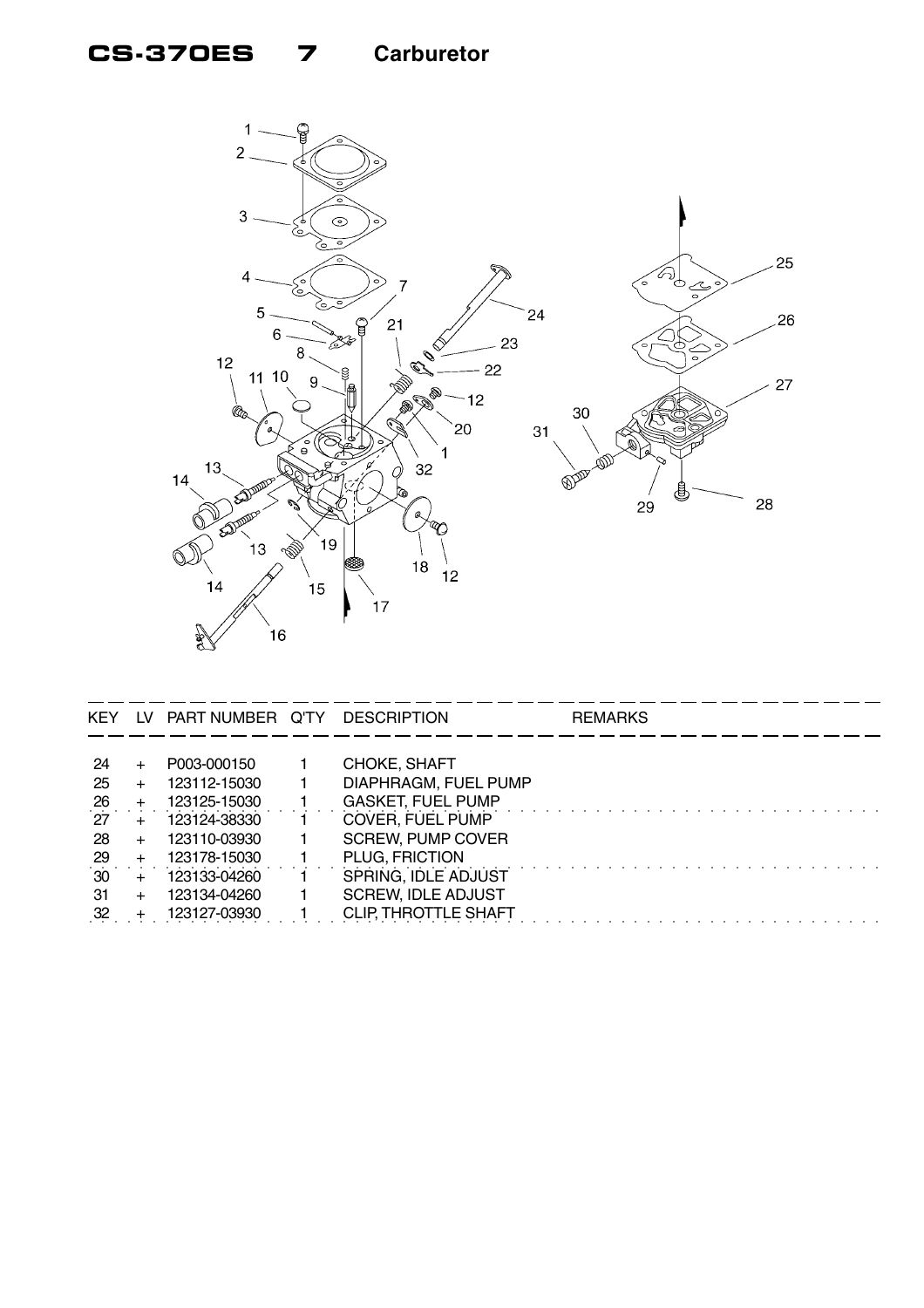| <b>Parts Number</b> | Key No.  | <b>Parts Number</b> | Key No.  | <b>Parts Number</b> | Key No.   |
|---------------------|----------|---------------------|----------|---------------------|-----------|
| A021-001310         | $2 - 7$  | P003-001780         | $7 - 20$ | V490-000310         | $3 - 5$   |
| A021-001310         | $7 -$    | P003-001790         | $7 - 11$ | V505-000010         | $1 - 14$  |
| A051-000980         | $3 - 18$ | P003-001810         | 7 - 16   | V651-000001         | $5 - 34$  |
| A056-000120         | $5 - 25$ | P021-007050         | $5 - 27$ | V651-000011         | $5 - 33$  |
| A101-000110         | $1 - 7$  | P021-007630         | $1 - 35$ | V652-000030         | $6 - 4$   |
| A160-000763         | $1 - 22$ | P021-009823         | $1 - 4$  | X123-000131         | $5 - 38B$ |
| A172-000571         | $3 - 17$ | P021-009830         | $1 - 6$  | X502-000340         | $5 - 35$  |
| A202-000060         | $1 - 2$  | P021-009855         | $1 - 31$ | X502-000410         | $3 - 26$  |
| A209-000000         | $1 - 25$ | P021-010591         | 4 - 17   | X503-008050         | 1 - 17    |
| A232-000023         | $1 - 18$ | P021-012140         | $1 - 13$ | X524-001900         | $1 - 45$  |
| A235-000020         | $1 - 16$ | P021-012150         | $6 - 2A$ | X530-000210         | $1 - 43$  |
| A241-000140         | $2 - 24$ | P021-012160         | $6 - 2B$ | X602-000080         | $6 - 14$  |
| A300-000620         | $2 - 29$ | P022-005890         | $3 - 23$ | 100012-16131        | $1 - 11$  |
| A310-000060         | $2 - 27$ | P022-008440         | $3 - 20$ | 100013-27430        | $1 - 8$   |
| A313-000760         | $2 - 26$ | P022-010440         | $3 - 22$ | 100014-53630        | $1 - 10$  |
| A365-000050         | $1 - 37$ | V103-000280         | $2 - 4$  | 100015-03931        | $1 - 9$   |
| A365-000050         | $4 - 23$ | V103-000290         | $1 - 3$  | 100142-12330        | $1 - 12$  |
| A409-000272         | $3 - 10$ | V104-000731         | $2 - 30$ | 100910-60030        | $1 - 40$  |
| A411-000264         | $3 - 6$  | V135-000010         | $1 - 23$ | 100915-33930        | $1 - 39$  |
| A425-000000         | $3 - 1$  | V162-000040         | $4 - 16$ | 100918-15130        | $1 - 38$  |
| A426-000010         | $3 - 2$  | V202-000060         | $5 - 10$ | 100918-15130        | $4 - 7$   |
| A427-000012         | $3 - 3$  | V202-000060         | $5 - 13$ | 123110-03930        | $7 - 28$  |
| A439-000145         | $2 - 15$ | V202-000070         | $5 - 7$  | 123112-15030        | $7 - 25$  |
| A500-000420         | $3 - 24$ | V203-000090         | $3 - 16$ | 123113-37530        | $7 - 15$  |
| A506-000030         | $3 - 21$ | V203-000110         | $5 - 30$ | 123114-38830        | $7 - 12$  |
| A507-000021         | $3 - 28$ | V203-000120         | $2 - 31$ | 123116-10530        | $7 - 18$  |
| A514-000050         | $3 - 14$ | V308-000030         | $6 - 5$  | 123120-03661        | $7 - 13$  |
| A552-000060         | 5 - 28   | V341-000050         | 1 - 32   | 123122-39330        | 7 - 8     |
| A556-000400         | $5 - 37$ | V352-000070         | 4 - 9    | 123123-03930        | $7 - 6$   |
| A556-000480         | $5 - 22$ | V355-000270         | $5 - 32$ | 123124-38330        | $7 - 27$  |
| C022-000020         | $6 - 6$  | V356-000290         | 6 - 3B   | 123125-15030        | $7 - 26$  |
| C032-000282         | $5 - 11$ | V356-000300         | $5 - 3$  | 123126-10631        | $7 - 17$  |
| C300-000312         | $5 - 20$ | V356-000390         | 6 - 3A   | 123127-03930        | $7 - 32$  |
| C304-000010         | $1 - 26$ | V376-000450         | 5 - 18   | 123127-15030        | $7 - 19$  |
| C305-000011         | $5 - 8$  | V400-000050         | 4 - 10   | 123130-02960        | $7 - 1$   |
| C309-000030         | $5 - 31$ | V420-001250         | 1 - 42   | 123133-04260        | $7 - 30$  |
| C310-000000         | 1 - 29   | V420-001420         | $2 - 1$  | 123134-04260        | $7 - 31$  |
| C320-000111         | $5 - 1$  | V450-000070         | $5 - 19$ | 123137-19830        | $7 - 9$   |
| C328-000080         | $5 - 17$ | V451-000500         | $5 - 26$ | 123138-03930        | $7 - 5$   |
| C334-000090         | $5 - 15$ | V452-000220         | $3 - 27$ | 123139-03930        | $7 - 7$   |
| C345-000211         | $5 - 12$ | V452-000250         | 5 - 4    | 123140-03930        | $7 - 4$   |
| C400-000430         | $4 - 25$ | V452-000260         | 4 - 5    | 123141-03930        | $7 - 3$   |
| C450-000212         | $4 - 4$  | V471-001280         | $2 - 16$ | 123142-03930        | $7 - 2$   |
| C454-000100         | $2 - 14$ | V471-001470         | $2 - 17$ | 123146-10631        | $7 - 10$  |
| C460-000072         | $4 - 3$  | V471-001600         | $2 - 5$  | 123149-26030        | $7 - 23$  |
| P003-000010         | $7 - 14$ | V475-003970         | $4 - 28$ | 123178-15030        | $7 - 29$  |
| P003-000140         | $7 - 21$ | V485-000620         | $3 - 8$  | 123181-39130        | $2 - 18$  |
| P003-000150         | 7 - 24   | V485-000680         | $3 - 7$  | 130007-39931        | $2 - 2$   |
| P003-001510         | $7 - 22$ | V486-000021         | $2 - 19$ | 130020-33330        | $2 - 3$   |

**Index**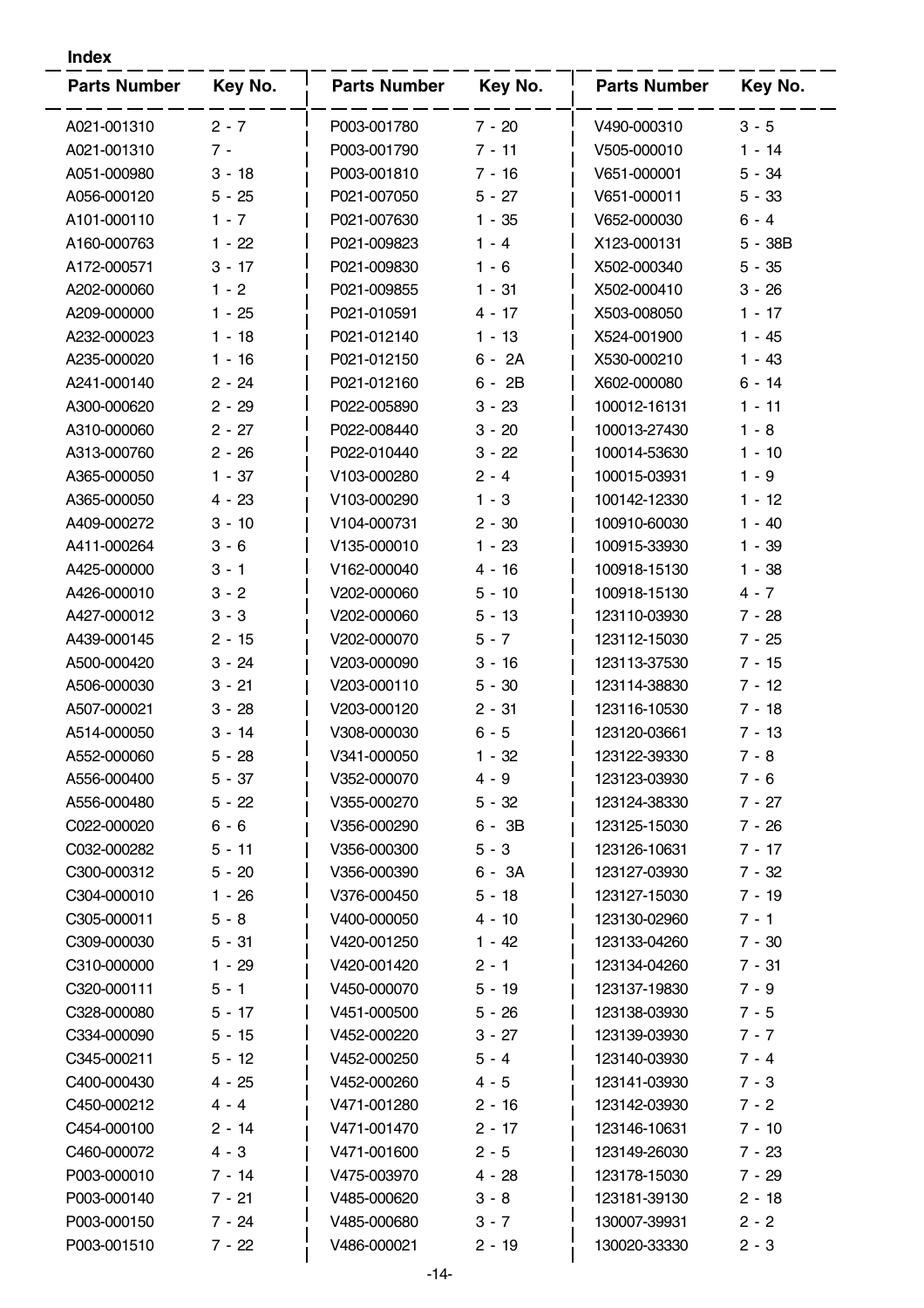| <b>Index</b>        |           |                     |          |                     |         |  |  |
|---------------------|-----------|---------------------|----------|---------------------|---------|--|--|
| <b>Parts Number</b> | Key No.   | <b>Parts Number</b> | Key No.  | <b>Parts Number</b> | Key No. |  |  |
| 130300-39730        | $2 - 9$   | 895812-03930        | $6 - 15$ |                     |         |  |  |
| 130301-39935        | $2 - 10$  | 898510-39130        | $6 - 13$ |                     |         |  |  |
| 130338-32430        | $1 - 19$  | 898567-38330        | $6 - 16$ |                     |         |  |  |
| 130405-38332        | $2 - 8$   | 898568-14530        | $6 - 17$ |                     |         |  |  |
| 131004-35931        | $4 - 22$  | 900162-05020        | $3 - 9$  |                     |         |  |  |
| 131205-19830        | $4 - 15$  | 900162-05022        | $1 - 5$  |                     |         |  |  |
| 131300-56430        | $4 - 18$  | 900162-05030        | $1 - 41$ |                     |         |  |  |
| 131328-40630        | $4 - 19$  | 900220-03006        | $5 - 9$  |                     |         |  |  |
| 132010-00760        | $4 - 13$  | 900220-04008        | $2 - 25$ |                     |         |  |  |
| 132012-39931        | $4 - 21$  | 900238-04012        | $6 - 7$  |                     |         |  |  |
| 132013-09820        | $2 - 6$   | 900238-05014        | $1 - 1$  |                     |         |  |  |
| 132013-09820        | $4 - 14$  | 900238-05020        | $1 - 21$ |                     |         |  |  |
| 132013-26630        | $4 - 20$  | 900238-05050        | $2 - 11$ |                     |         |  |  |
| 132013-26630        | $6 - 8$   | 900253-04014        | $4 - 1$  |                     |         |  |  |
| 132115-12330        | $6 - 10$  | 900253-05020        | $2 - 12$ |                     |         |  |  |
| 132115-44330        | 4 - 12    | 900345-40030        | $4 - 6$  |                     |         |  |  |
| 150114-04920        | $1 - 30$  | 900515-00008        | $3 - 11$ |                     |         |  |  |
| 150117-16430        | $3 - 4$   | 900516-00005        | $2 - 28$ |                     |         |  |  |
| 163400-38330        | $2 - 22$  | 900600-00005        | $2 - 13$ |                     |         |  |  |
| 175012-00831        | $5 - 23$  | 900603-00005        | $3 - 15$ |                     |         |  |  |
| 175019-39430        | $5 - 24$  | 900720-00022        | $4 - 24$ |                     |         |  |  |
| 177214-03930        | $5 - 6$   | 900721-00025        | $1 - 36$ |                     |         |  |  |
| 177234-35430        | 3 - 12    | 900888-36201        | $1 - 15$ |                     |         |  |  |
| 177236-61830        | $3 - 19$  | 91100-04022         | $4 - 8$  |                     |         |  |  |
| 177247-04630        | $3 - 13$  | 91145-05016         | $1 - 28$ |                     |         |  |  |
| 178810-14534        | $2 - 23$  | 91145-05016         | 4 - 27   |                     |         |  |  |
| 351111-19830        | $4 - 11$  | 91145-05016         | $5 - 2$  |                     |         |  |  |
| 351134-39930        | $2 - 20$  | 91145-05020         | $1 - 27$ |                     |         |  |  |
| 351155-35430        | $4 - 2$   | 91145-05020         | $3 - 25$ |                     |         |  |  |
| 430211-13432        | 5 - 38D   | 91145-05020         | $4 - 26$ |                     |         |  |  |
| 430513-16632        | $5 - 38A$ | 93050-30098         | $5 - 16$ |                     |         |  |  |
| 430521-37332        | $5 - 38C$ |                     |          |                     |         |  |  |
| 431011-39431        | $5 - 39D$ |                     |          |                     |         |  |  |
| 431019-39931        | $5 - 39B$ |                     |          |                     |         |  |  |
| 431713-30230        | 5 - 39A   |                     |          |                     |         |  |  |
| 431721-30230        | $5 - 39C$ |                     |          |                     |         |  |  |
| 433011-19830        | $1 - 34$  |                     |          |                     |         |  |  |
| 433012-39930        | $5 - 29$  |                     |          |                     |         |  |  |
| 433019-12330        | $5 - 36$  |                     |          |                     |         |  |  |
| 433116-35430        | $5 - 5$   |                     |          |                     |         |  |  |
| 433116-35430        | $5 - 14$  |                     |          |                     |         |  |  |
| 436114-13930        | $1 - 33$  |                     |          |                     |         |  |  |
| 436205-14730        | $6 - 11$  |                     |          |                     |         |  |  |
| 437210-35430        | $6 - 9$   |                     |          |                     |         |  |  |
| 437210-39931        | $6 - 1$   |                     |          |                     |         |  |  |
| 890157-39130        | $1 - 44$  |                     |          |                     |         |  |  |
| 890345-39230        | $1 - 46$  |                     |          |                     |         |  |  |
| 890631-38130        | $1 - 24$  |                     |          |                     |         |  |  |
| 895610-00130        | $6 - 12$  |                     |          |                     |         |  |  |
|                     |           |                     |          |                     |         |  |  |